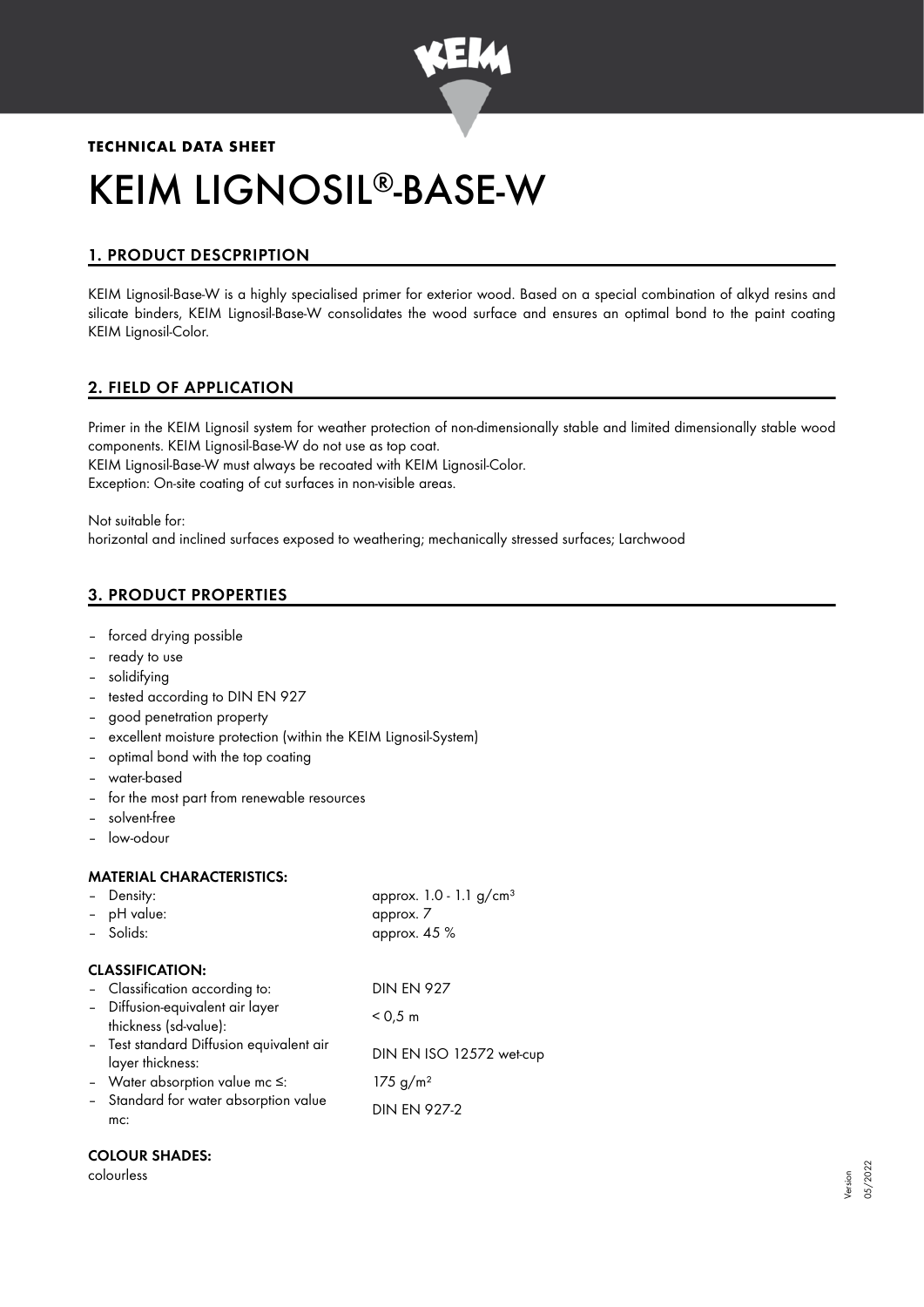## 4. APPLICATION INSTRUCTIONS

#### SUBSTRATE PREPARATION:

The substrate must be sound, dry (wood moisture content below 18% according to technical information No. 18 by BFS), clean, free of dust, loose parts, oil and any other substances with separative properties. Coating of old coatings is possible after inspection. However, it is recommended to remove old coatings as completely as possible. Weathered surfaces are to be sanded down to the sound wood. Oily wood should be cleaned with nitro thinner.

## APPLICATION CONDITIONS:

Ambient and substrate temperature ≥ 8 °C during application and drying. Do not apply in direct sunlight or on sun-heated substrates. Protect surfaces from direct sun, wind and rain during and after application.

#### APPLICATION:

KEIM Lignosil-Base-W should be primed twice with a brush, roller or machine, e.g. with an airless device (nozzle  $\geq 512$ ), automatic brush or vacuum. New wood must always be primed on all sides before installation. When renovating technically intact old coatings (overhaul) and for surfaces with low stress, a single primer coat with KEIM Lignosil-Base-W can be applied. For heavily stressed surfaces and to achieve the longest service life, a double priming is recommended. Note: Please observe DIN EN 927. After drying, the primer is to be overcoated with Lignosil-Color as a top coat. Observe drying times!

Note: All cut surfaces must be protected against moisture by coating with KEIM Lignosil-Base-W!

Paint coating: The paint coating is applied twice, on the visible side and undiluted with Lignosil-Color.

#### DRYING TIME:

Surface dry after 2 hours at the earliest (at 23 °C and 50% relative humidity) Can be overcoated after 8 hours at the earliest (at 23°C and 50% RH). At higher relative humidity, layer thicknesses and/or lower temperatures, drying is delayed accordingly.

#### CONSUMPTION:

approx. 0,1 l/m² for application as primer.

These material consumption values are guide values for smooth substrates. Exact consumption values must be determined by means of test areas.

#### CLEANING OF TOOLS:

Clean immediately with water.

## 5. PACKAGING

| <b>Container content</b> | Unit of measure | Quantity on pallet | Type of container |
|--------------------------|-----------------|--------------------|-------------------|
| 20                       |                 | つつ                 | tin bucket        |
|                          |                 | 96                 | tin bucket        |
| 25                       |                 | 120                | tin can           |

## 6. STORAGE

| max. storage time | <b>Storage conditions</b>                                                                   |
|-------------------|---------------------------------------------------------------------------------------------|
| 12 months         | keep container tightly sealed.<br>cool<br>frost-free<br>protected from heat and direct sun. |